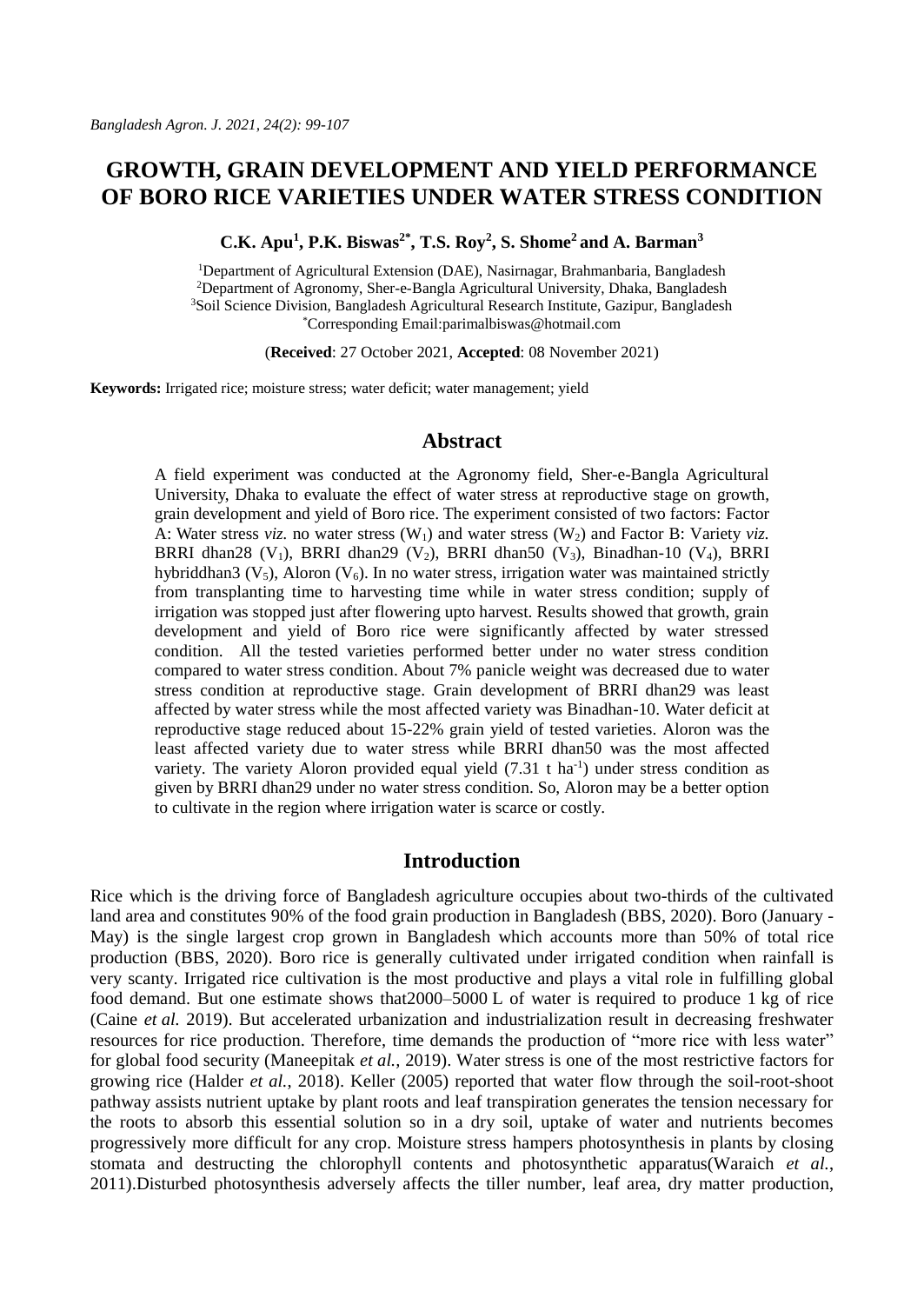filled grains per panicle, 1000-grain weight and grain yield (Sabetfar *et al*., 2013). Drought stress at vegetative phase of rice has minimal effect on subsequent growth and grain yield whereas drought during reproductive stage causes about 30% yield reduction (Fofana *et al*., 2010).This might be due to low dry matter accumulation, delayed an thesis, reduction of the number of spikelets per panicle and decrease in numbers of filled grains (Halder and Burrage, 2003). Actually water stress during reproductive stage may reduce grain mass by 20%, no. of spikelet up to 60%, filled grains up to 40% which contribute as a whole to reduction in yield. Farmers use groundwater for boro rice cultivation as it is available in comparison with any other facilities. But, excessive and improper use of groundwater threatened soil horizon, environment as well as groundwater availability. Exploring the ways to reduce water use for rice production is therefore of great strategic value for sustainable crop production for the world facing water scarcity (Molden *et al.*, 2010).Considering the above fact , a detailed study was undertaken to explore the extent of water stress at reproductive stage affects growth and yield of rice and to find out suitable varieties providing high yield under water stress condition and saving the cost of irrigation water in boro rice production.

### **Materials and Methods**

The experiment was conducted at Sher-e-Bangla Agricultural University ( $23^{\circ}77'N$  latitude and  $90^{\circ}33'E$ longitude) which belongs to the Agro-ecological zone of The Modhupur Tract, AEZ-28 (Anonymous, 1988). Split plot design with three replications was followed to implement the experiment where water stress was put in the mainplots and variety in the sub-plots. There were two water stress conditions (W<sub>1</sub>: no water stress and W<sub>2</sub>: water stress) and six varieties V<sub>1</sub>: BRRI dhan28,V<sub>2</sub>: BRRI dhan29, V<sub>3</sub>: BRRI dhan50, V<sub>4</sub>: Binadhan-10, V<sub>5</sub>: BRRI hybriddhan3 and V<sub>6</sub>: Aloron. Water stress means absence of irrigation water from reproductive stage to harvesting stage where no water stage means no scarcity of irrigation water during rice cultivation. Before reproductive stage there is no discrimination of irrigation water among the plots. Unit plot of  $4 \text{ m} \times 2 \text{ m}$  was made with 0.75 m distance between plot to plot.Thirtydays old seedlings were transplanted in the main field. The experimental area was fertilized with 120, 80, 80, 20 and 5 kg ha<sup>-1</sup> of N, P<sub>2</sub>O<sub>5</sub>, K<sub>2</sub>O, S and Zn as per recommended method (FRG, 2012). Crop management was practiced according to necessity. Plant height, number of tillers hiil<sup>-1</sup> and number of leaves hiil<sup>-1</sup>were calculated from randomly pre-selected 5 hills plot<sup>-1</sup>. Dry matter was recorded from the mean oven dry weight of plants from 2 hills per plot. Filled grains panicle<sup>-1</sup> and unfilled grains panicle<sup>-1</sup> were counted from the average number of grains from ten panicles.1000-grain weight was measured at 12% moisture content.Grain yield and straw yield were determined from the central 4  $m<sup>2</sup>$  area of each plot and expressed as t ha<sup>-1</sup>. Biological yield was calculated by summing up the grain and straw yield. Harvest index refers to the ratio of economic yield to biological yield and was computed with following formula (Gardner *et al*., 1985).

Harvest index (%) = 
$$
\frac{Grain yield}{Biological yield} \times 100
$$

All the data collected on different parameters were statistically analyzed following the analysis of variance (ANOVA) technique using STATISTIX 10 computer package program and the mean differences were calculated using least significant difference (LSD) test at 5 % level of significance.

## **Results and Discussion**

#### **Effect of water stress on crop growth characters**

Crop growth parameters viz. plant height, number of tillers hill<sup>-1</sup> and number of leaves hill<sup>-1</sup>showed significant variation when water stress was imposed at reproductive stage (Table 1). Plants under no water stress condition were found to be a bit taller with higher number of tillers and leaves than the plants under water stress condition. Number of tillers and leaves hill-1 were reduced by about 8% and 12%, respectively due to water stress condition. About 12% higher stem dry weight was recorded for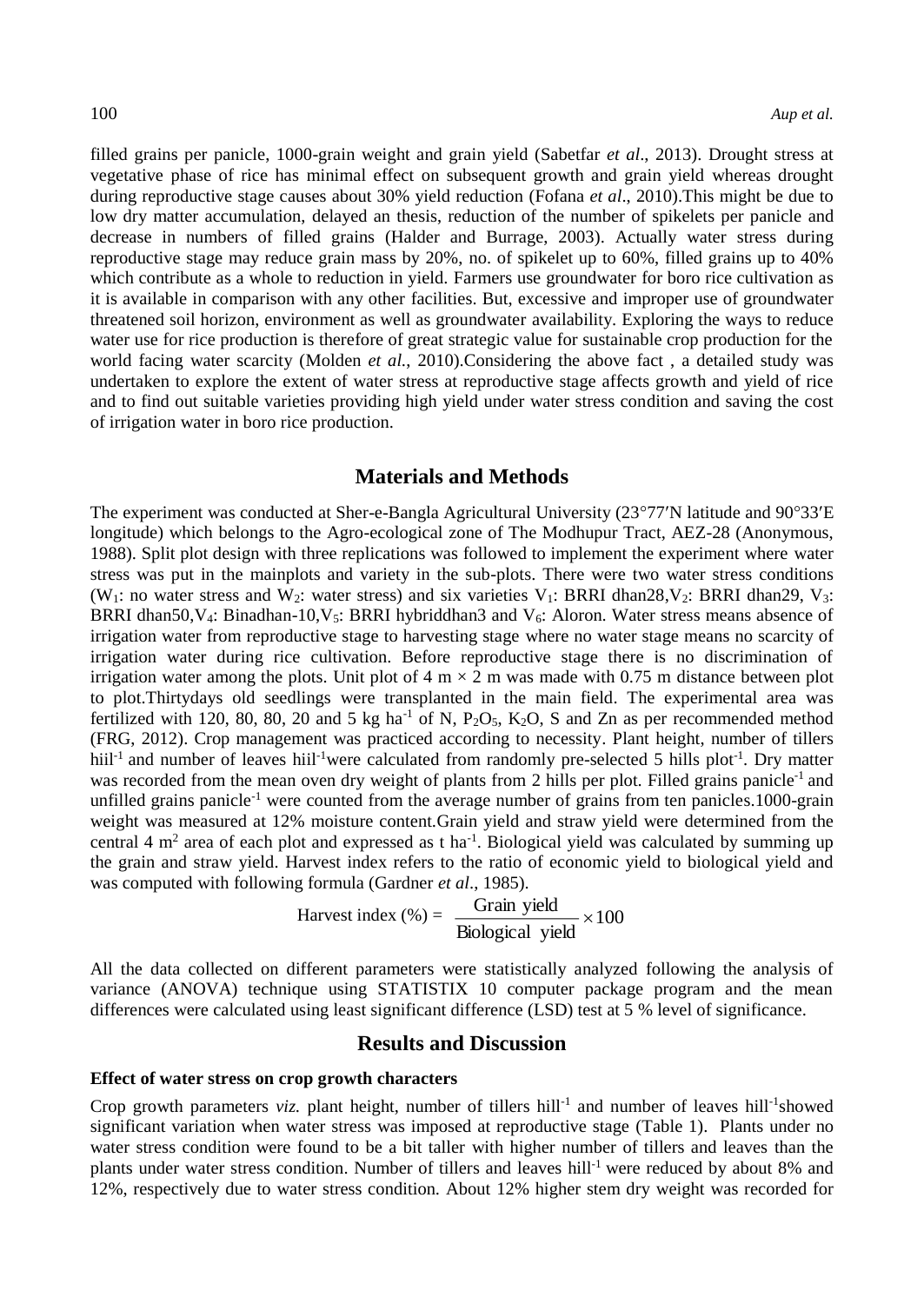no water stress condition than water stress condition. On the other hand, leaf dry weight and root dry weight were not influenced by water stress condition. Sokoto and Muhammad (2014)found water stress at flowering and grain filling stage decreased plant height. Plant cannot uptake sufficient nutrients from soil due to water scarcity which consequently caused plant growth retardation (Mannan *et al.*, 2012). Mostajeran and Rahimi-Eichi (2009) documented decreased tiller number per hill due to decreased soil moisture level. Inability to produce dry matter due to inhibited photosynthesis by moisture stress might be responsible for lower tiller production. Dearth of water required for food production and cell division might be another reason (Zubaer *et al.,* 2007).

### **Effect of variety on crop growth characters**

Varietal differences had significant impact on all growth parameters (Table 1). At harvest, tallest plant (106.98 cm) was recorded from Binadhan-10 and shortest plant (85.03 cm) was obtained from BRRI dhan50. Maximum number of tillers (14.88) and leaves (48.64) were observed in BRRI dhan50 while minimum tillers (10.50) and leaves (23.0) were recorded from Aloron. BRRI dhan50 provided lowest leaf dry weight while Binadhan-10 produced lowest stem and root dry weight at harvest. The variety BRRIdhan29 gave highest stem and root dry weight which was significantly different from other varieties. The variation in plant height among the different varieties might be due to genetic makeup of different varieties (Murshida *et al*., 2017).

| <b>Treatments</b>     | <b>Plant height</b><br>(cm) | Number of<br>tillers hill - | Number of<br>leaves<br>$hill-1$ | Leaf dry<br>weight<br>$(g\text{ hill}^{-1})$ | <b>Stem dry</b><br>weight<br>$(g\text{ hill}^{-1})$ | Root dry<br>weight<br>$(g\text{ hill}^{-1})$ |
|-----------------------|-----------------------------|-----------------------------|---------------------------------|----------------------------------------------|-----------------------------------------------------|----------------------------------------------|
| <b>Water stress</b>   |                             |                             |                                 |                                              |                                                     |                                              |
| $W_1$                 | 98.35 a                     | 12.48a                      | 35.05a                          | 16.77                                        | 31.31 a                                             | 9.39                                         |
| W <sub>2</sub>        | 93.68 b                     | 11.53 b                     | 30.79 <sub>b</sub>              | 15.05                                        | 27.57 <sub>b</sub>                                  | 8.23                                         |
| LSD <sub>(0.05)</sub> | 4.27                        | 0.60                        | 2.36                            | <b>NS</b>                                    | 2.29                                                | NS.                                          |
| CV(%)                 | 3.09                        | 23.82                       | 12.07                           | 13.76                                        | 5.41                                                | 21.02                                        |
| <b>Variety</b>        |                             |                             |                                 |                                              |                                                     |                                              |
| $V_1$                 | 94.75 b                     | $12.35$ ab                  | 42.81 b                         | 19.04a                                       | 33.24 ab                                            | 9.67 ab                                      |
| $\mathbf{V}_2$        | 95.46 b                     | $12.47$ ab                  | 25.16d                          | 19.51a                                       | 35.89 a                                             | 12.04a                                       |
| $V_3$                 | 85.03c                      | 14.87 a                     | 48.64 a                         | 9.45c                                        | 26.40c                                              | $7.21~\mathrm{hc}$                           |
| $\mathbf{V}_4$        | 106.98a                     | 10.93 b                     | 32.93c                          | 16.06a                                       | 26.04c                                              | 6.27c                                        |
| $\mathbf{V}_5$        | 98.29 b                     | 10.90 <sub>b</sub>          | 25.00 d                         | 14.30 <sub>b</sub>                           | 27.06c                                              | 8.03 bc                                      |
| V6                    | 95.56 b                     | 10.50 <sub>b</sub>          | 23.00 d                         | 17.09 ab                                     | 27.99 bc                                            | $9.66$ ab                                    |
| LSD <sub>(0.05)</sub> | 3.54                        | 2.74                        | 5.80                            | 4.18                                         | 5.79                                                | 2.51                                         |
| CV(%)                 | 3.06                        | 17.92                       | 14.63                           | 21.81                                        | 16.34                                               | 23.63                                        |

Table 1. Effect of water stress and variety on growth parameters of Boro rice at harvest

W<sub>1</sub>- No water stress, W<sub>2</sub>- Water stress and V<sub>1</sub>- BRRI dhan28, V<sub>2</sub>- BRRI dhan29, V<sub>3</sub>- BRRI dhan50,

V<sub>4</sub>- Binadhan-10, V<sub>5</sub>- BRRI hybrid dhan3, V<sub>6</sub>- Aloron.

# **Interaction effect of water stress and varietyon crop growth characters**

Interaction effect of water stress and variety had significant influence on all crop growth parameters (Table 2). All the tested varieties performed better under no water stress condition. When there was no water stress throughout the crop duration, tallest plant (110.37 cm)was recorded from Binadhan-10 and maximum number of tillers and leaves were recorded from BRRI dhan50. At harvest, the variety BRRI dhan29 provided maximum leaf, root and stem dry weight. When water supply was stopped at reproductive stage, growth and development of all the tested varieties were hampered considerably. Tiller and leaf production of BRRI dhan50 was least affected by water stress. BRRI dhan29 and Aloron accumulated more dry matter in stem, leaves and root at harvest under water stress condition compared to other varieties. Chowdhury *et al.* (2004) observed that plant height decreased with the decrease in soil moisture levels and elucidated inhibition of cell division and cell enlargement due to water stress as the possible reason.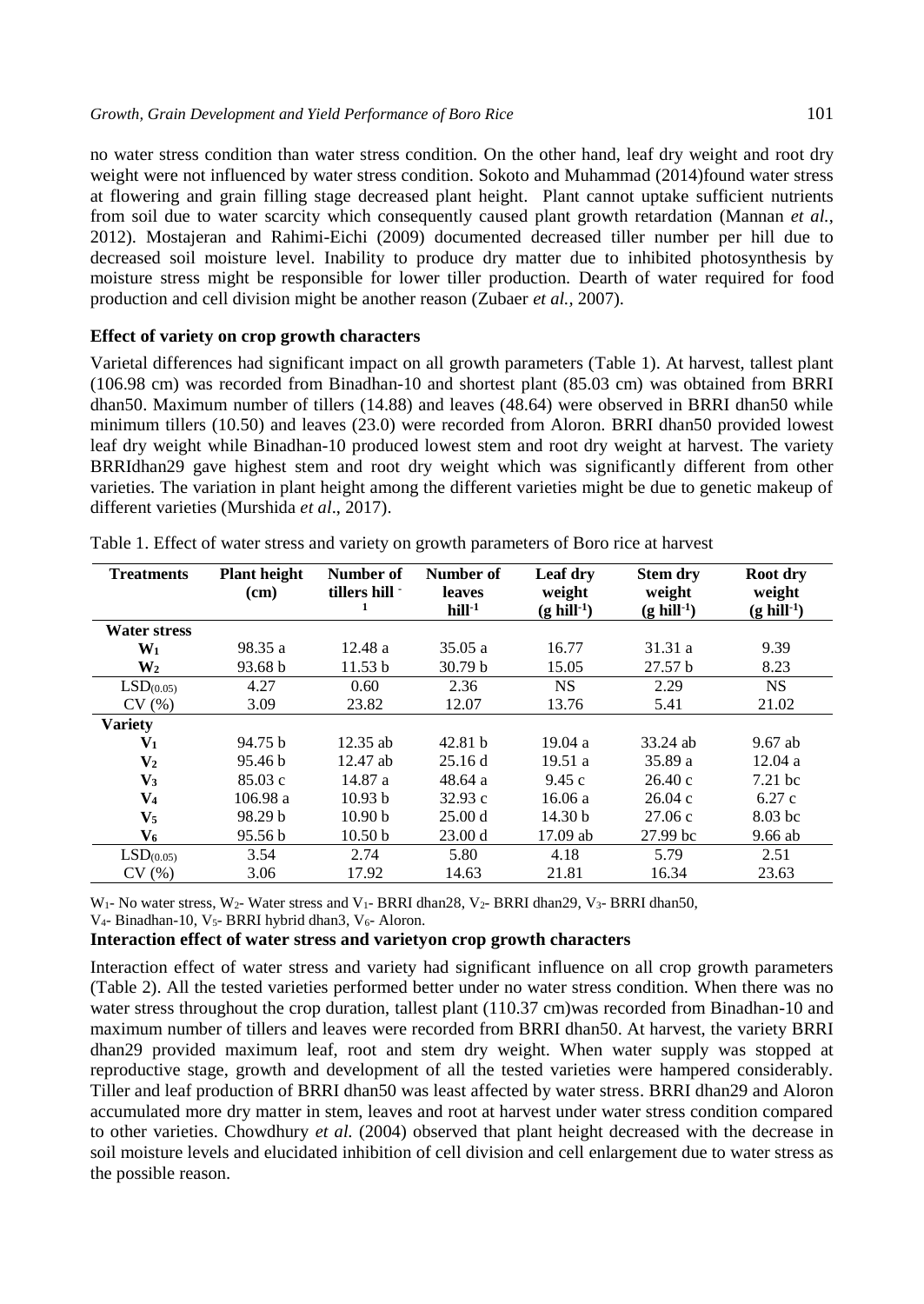| <b>Treatments</b>     | Plant<br>height $(cm)$ | Number of<br>tillers hill $-1$ | Number of<br><b>leaves</b><br>$hill-1$ | Dry Leaf<br>weight<br>$(g\text{ hill}^{-1})$ | Dry stem<br>weight<br>$(g\text{ hill}^{-1})$ | Dry Root<br>weight<br>$(g\text{ hill}^{-1})$ |
|-----------------------|------------------------|--------------------------------|----------------------------------------|----------------------------------------------|----------------------------------------------|----------------------------------------------|
| $W_1V_1$              | 97.25 cd               | $12.60$ abc                    | 46.13ab                                | 19.74a                                       | 35.89 ab                                     | $10.12$ ab                                   |
| $W_1V_2$              | 97.41 cd               | 13.80 ab                       | 28.07 def                              | 20.96a                                       | 39.93a                                       | 13.34a                                       |
| $W_1V_3$              | 86.68 ef               | 15.61a                         | 51.75 a                                | 11.49 <sub>bc</sub>                          | 27.86 bcd                                    | 9.13 bc                                      |
| $W_1V_4$              | 110.37 a               | 11.07 <sub>bc</sub>            | 34.20 cd                               | $16.27$ ab                                   | 25.35 cd                                     | 5.98 cd                                      |
| $W_1V_5$              | $101.17$ bc            | 11.00 <sub>bc</sub>            | 25.47ef                                | $16.91$ ab                                   | $31.14 \text{ bc}$                           | 8.52 bcd                                     |
| $W_1V_6$              | 97.21 cd               | 10.80 <sub>bc</sub>            | 24.73 ef                               | 15.24 ab                                     | 27.67 cd                                     | 9.26 <sub>bc</sub>                           |
| $W_2V_1$              | 92.25 de               | $12.10$ abc                    | 39.50 bc                               | 18.35a                                       | 30.58 bcd                                    | 9.22 bc                                      |
| $W_2V_2$              | 93.51 d                | $11.13$ bc                     | 22.27 f                                | 18.06a                                       | 31.86 bc                                     | $10.74$ ab                                   |
| $W_2V_3$              | 83.39 f                | $14.13$ ab                     | 45.53 ab                               | 7.41c                                        | 24.93 cd                                     | 5.28 d                                       |
| $W_2V_4$              | 103.60 b               | 10.80 <sub>bc</sub>            | 31.67 cde                              | 15.85 ab                                     | 26.74 cd                                     | 6.56 cd                                      |
| $W_2V_5$              | 95.41 cd               | 10.80 <sub>bc</sub>            | 24.53 ef                               | $11.69$ bc                                   | 22.97d                                       | 7.53 bcd                                     |
| $W_2V_6$              | 93.91 d                | 10.20c                         | 21.27 f                                | 18.95 a                                      | 28.32 bcd                                    | $10.05$ ab                                   |
| LSD <sub>(0.05)</sub> | 5.009                  | 3.790                          | 8.20                                   | 5.910                                        | 8.190                                        | 3.490                                        |
| CV(%)                 | 3.06                   | 17.92                          | 14.63                                  | 21.81                                        | 16.34                                        | 23.63                                        |

Table 2. Interaction effect of water stress and variety on growth parameters of Boro rice at harvest

W<sub>1</sub>- No water stress, W<sub>2</sub>- Water stress and V<sub>1</sub>- BRRI dhan28, V<sub>2</sub>- BRRI dhan29, V<sub>3</sub>- BRRI dhan50,

V<sub>4</sub>- Binadhan-10, V<sub>5</sub>- BRRI hybrid dhan3, V<sub>6</sub>- Aloron.

#### **Effect of water stress on yield and yield contributing characters**

Filled grainspanicle<sup>-1</sup>, 1000-grains weight and harvest index were not significantly influenced by different water stress condition while water stress had significant effect on unfilled grainspanicle<sup>-1</sup>, grain yield, straw yield and biological yield (Table 3).All the yield and yield contributing characters achieved maximum value under no water stress condition. Water stress at reproductive stages caused about 14% yield reduction compared to no water stress condition. Mannan *et al.* (2012)reported lower number of filled grains per panicle and grain weight due to water stress at reproductive stage. Inactivation of pollen grain due to dryness, hampered pollen tube development and disturbed assimilates production and distribution might be the causes (Fofana *et al*., 2010).Actually moisture stress obstructs photosynthesis and limits the supply of photosynthates to developing grains which eventually reduces grain yield.

### **Effect of variety on yield and yield contributing characters**

Varietal performance had significant impact on yield and yield contributing characters (Table 3). The maximum number of filled grains panicle<sup>-1</sup> $(133.28)$ was obtained from BRRI dhan29 which was statistically at par with BRRI dhan28 and BRRI hybrid dhan3. The lowest number of filled grains panicle-1 (98.88) was recorded from Aloron. Maximum 1000-grain weight (26.55 g) was obtained from BRRI hybrid dhan3 and minimum (21.03 g) from BRRI dhan28. Aloron provided maximum grain yield which was 12% and 18% higher than BRRI hybrid dhan3 and BRRI dhan29. Lowest yielder BRRI dhan50 and BRRI dhan28 gave about 50% lower yield than Aloron. Aloron also had the highest straw yield and biological yield. Maximum harvest index (49.64%) was recorded from BRRI dhan29 which was statistically similar with other varieties except BRRI dhan50 and BRRI hybrid dhan3. Mannan *et al.* (2012) also documented significant variations in case of yield and yield contributing attributes due to difference in genetic makeup of varieties.

Table 3. Effect of water stress and variety on yield and yield contributing characters of Boro rice

| Treat-<br>ments | <b>Filled grains</b><br>$panicle-1$ | Unfilled<br>grains    | weight | 1000-grain Grain vield Straw vield<br>$(t \text{ ha}^{-1})$ | $(t \, \text{ha}^{-1})$ | <b>Biolo-</b><br>gical vield | <b>Harvest</b><br>index |
|-----------------|-------------------------------------|-----------------------|--------|-------------------------------------------------------------|-------------------------|------------------------------|-------------------------|
|                 |                                     | panicle <sup>-1</sup> |        |                                                             |                         | $(t \text{ ha}^{-1})$        | (%)                     |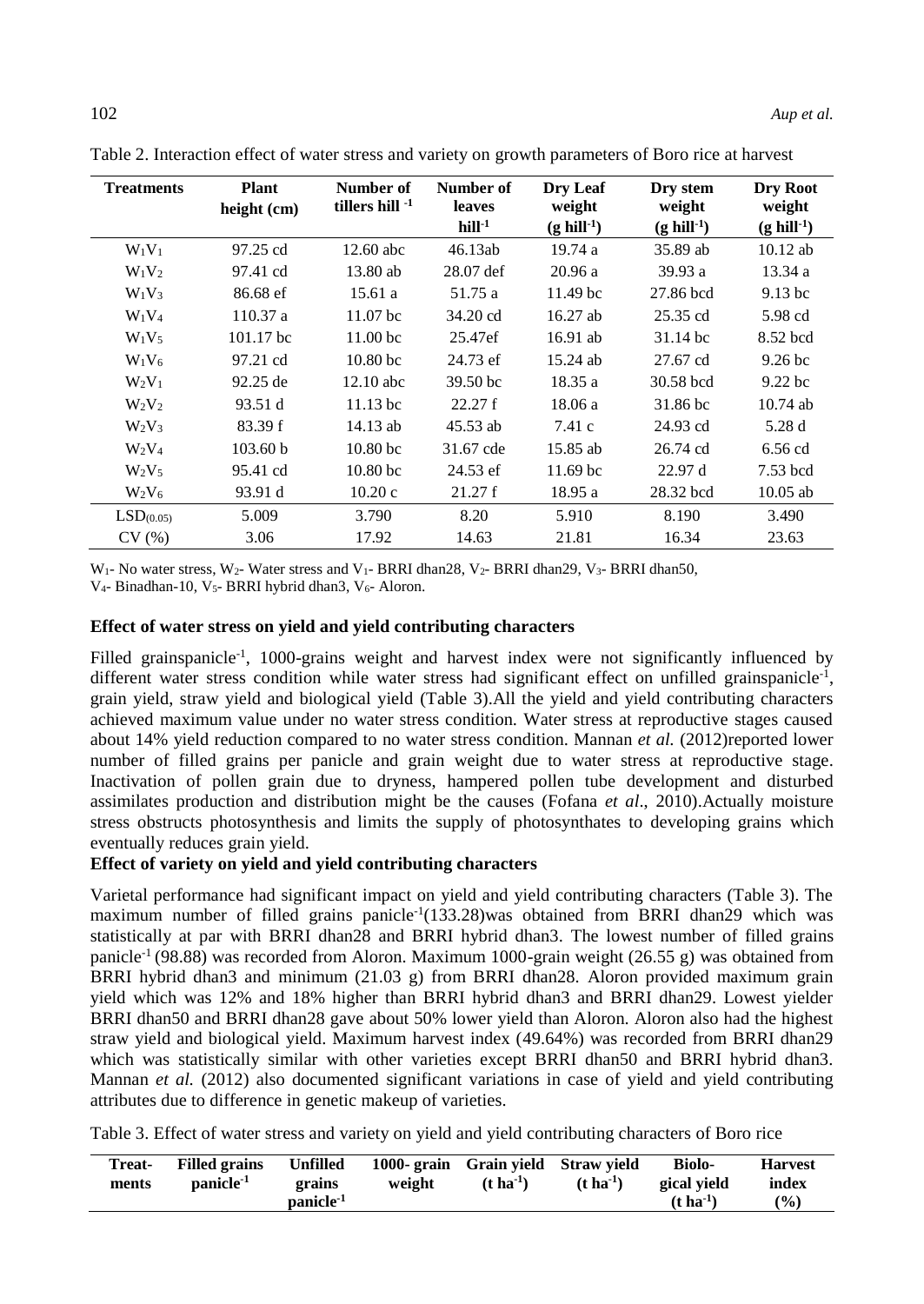| Water stress          |             |                    |                    |                   |                   |                    |                    |
|-----------------------|-------------|--------------------|--------------------|-------------------|-------------------|--------------------|--------------------|
| $W_1$                 | 117.8       | 14.23              | 22.31              | 6.86 a            | 7.4a              | 14.26a             | 48.1               |
| $W_2$                 | 106.6       | 20.04              | 22.26              | 5.75 <sub>b</sub> | 6.47 <sub>b</sub> | 12.22 b            | 47                 |
| LSD <sub>(0.05)</sub> | <b>NS</b>   | 1.87               | NS.                | 0.48              | 0.79              | 1.24               | NS.                |
| CV(%)                 | 8.14        | 7.59               | 0.54               | 5.31              | 7.91              | 1.95               | 1.95               |
| Variety               |             |                    |                    |                   |                   |                    |                    |
| V <sub>1</sub>        | 121.25a     | 21.27a             | 21.03c             | 5.14 d            | 5.70 d            | 10.84d             | 47.35 ab           |
| V <sub>2</sub>        | 133.28 a    | 20.70a             | 18.37 d            | 6.74 <sub>b</sub> | 6.84 <sub>b</sub> | 13.57c             | 49.64 a            |
| $V_3$                 | $102.15$ bc | 21.42a             | 18.37 d            | 5.05d             | 5.91 d            | 10.97d             | 46.17 <sub>b</sub> |
| $\rm V_4$             | $100.82$ bc | 10.48 <sub>b</sub> | 25.19 <sub>b</sub> | 5.85 c            | $6.55$ bc         | 12.40c             | 47.20ab            |
| $V_5$                 | 117.17 ab   | 11.95 b            | 26.55a             | 7.08 <sub>b</sub> | 8.09a             | 15.17 <sub>b</sub> | 46.68 b            |
| $\rm V_6$             | 98.88 c     | $17.00$ ab         | 25.40 <sub>b</sub> | 7.98 a            | 8.53a             | 16.51a             | $48.25$ ab         |
| LSD <sub>(0.05)</sub> | 16.4        | 7.78               | 0.66               | 0.63              | 0.75              | 1.18               | 2.87               |
| CV(%)                 | 12.13       | 25.01              | 2.45               | 8.31              | 8.94              | 7.42               | 5.00               |

 $W_1$ - No water stress,  $W_2$ - Water stress and  $V_1$ - BRRI dhan28,  $V_2$ - BRRI dhan29,  $V_3$ - BRRI dhan50, V<sub>4</sub>- Binadhan-10, V<sub>5</sub>- BRRI hybrid dhan3, V<sub>6</sub>- Aloron.

#### **Interaction effect of water stress and varietyon yield and yield contributing characters**

The interaction between water stress and variety significantly influenced yield and yield contributing characters (Table 4). All the tested varieties performed better under no water stress condition than water stress condition from reproductive stage to harvest. BRRI dhan29 gave the maximum filled grainspanicle-1both under no water stress condition (145.43) and water stress condition(121.13). Number of unfilled grains was found minimum in Binadhan-10 under both the situation when plants faced no water stress and water stress at reproductive stage. Grain yield was considerably reduced (15- 22%) due to water stress condition in case of all the varieties. Aloron provided maximum grain yield in both the cases of no water stress and water stress but water stress reduced about 15% yield of that variety. However, grain yield of Aloron was the least affected due to water stress while BRRI dhan50 (22% yield reduction) was the most affected variety by water stress. Better performance was also recorded from Aloron in case of straw yield and biological yield. Harvest index of varieties was not significantly influenced by water stress except BRRI dhan50. Sarvestani *et al.* (2008) documented that water stress at reproductive stage reduced about 50% grain yield in comparison to no water stress condition.

Table 4. Interaction effect of water stress and variety on yield and yield contributing characters of Boro rice

| <b>Treatments</b>     | <b>Filled grains</b>        | <b>Unfilled</b>       | 1000-              | Grain             | <b>Straw</b>      | <b>Biolo-gical</b> | <b>Harvest</b> |
|-----------------------|-----------------------------|-----------------------|--------------------|-------------------|-------------------|--------------------|----------------|
|                       | panicle <sup>-1</sup> (No.) | grains                | grain              | yield             | yield             | vield              | index          |
|                       |                             | panicle <sup>-1</sup> | weight $(g)$       | $(t \, ha^{-1})$  | $(t \, ha^{-1})$  | $(t \, ha^{-1})$   | (%)            |
| $W_1V_1$              | 123.63 abc                  | 16.40 abc             | 21.13 d            | 5.63 def          | 6.10d             | 11.72 ef           | 48.01a         |
| $W_1V_2$              | 145.43 a                    | 16.47 abc             | 18.26 e            | $7.31$ bc         | 7.44 b            | 14.76 bc           | 49.55a         |
| $W_1V_3$              | 100.07 de                   | 16.70 abc             | 17.23 f            | $5.59$ ef         | 5.93 d            | $11.52 \text{ ef}$ | 48.68 a        |
| $W_1V_4$              | 102.73 cde                  | 8.40c                 | 25.37 bc           | 6.33 de           | 7.30 bc           | 13.63 cd           | 46.46 ab       |
| $W_1V_5$              | $126.57$ ab                 | 9.437c                | 26.10 <sub>b</sub> | 7.65 <sub>b</sub> | 8.73 a            | 16.39 ab           | $46.69$ ab     |
| $W_1V_6$              | $108.67$ b-e                | 14.97 abc             | 25.47 bc           | 8.64a             | 8.91 a            | 17.55a             | 49.19a         |
| $W_2V_1$              | 118.87 bcd                  | 26.13a                | 25.47 bc           | $4.65$ g          | 5.30 d            | 9.95 f             | $46.68$ ab     |
| $W_2V_2$              | 121.13 bcd                  | $21.93$ ab            | 18.49 e            | $6.16$ def        | $6.23$ cd         | 12.39 de           | 49.72 a        |
| $W_2V_3$              | $104.23$ b-e                | 26.13a                | 17.10 f            | $4.52$ g          | 5.90d             | 10.42 f            | 43.66 b        |
| $W_2V_4$              | 98.90 de                    | 12.57 <sub>bc</sub>   | 25.01 c            | $5.36$ fg         | 5.80 d            | $11.17 \text{ ef}$ | 47.94 a        |
| $W_2V_5$              | 107.77 b-e                  | 14.47 abc             | 27.00a             | 6.52 cd           | 7.45 <sub>b</sub> | 13.96 cd           | 46.67 ab       |
| $W_2V_6$              | 89.10e                      | $19.03$ abc           | 25.33 bc           | $7.31$ bc         | 8.15 ab           | 15.47 bc           | 47.32 ab       |
| LSD <sub>(0.05)</sub> | 23.19                       | 12.86                 | 0.93               | 0.89              | 1.06              | 1.63               | 4.05           |
| CV(%)                 | 12.13                       | 25.01                 | 2.45               | 8.31              | 8.94              | 7.42               | 5.00           |

 $W_1$ - Nowater stress, W<sub>2</sub>- Water stress and V<sub>1</sub>- BRRI dhan28, V<sub>2</sub>- BRRI dhan29, V<sub>3</sub>- BRRI dhan50, V<sub>4</sub>- Binadhan-10, V<sub>5</sub>-BRRI hybrid dhan3,  $V_6$ - Aloron.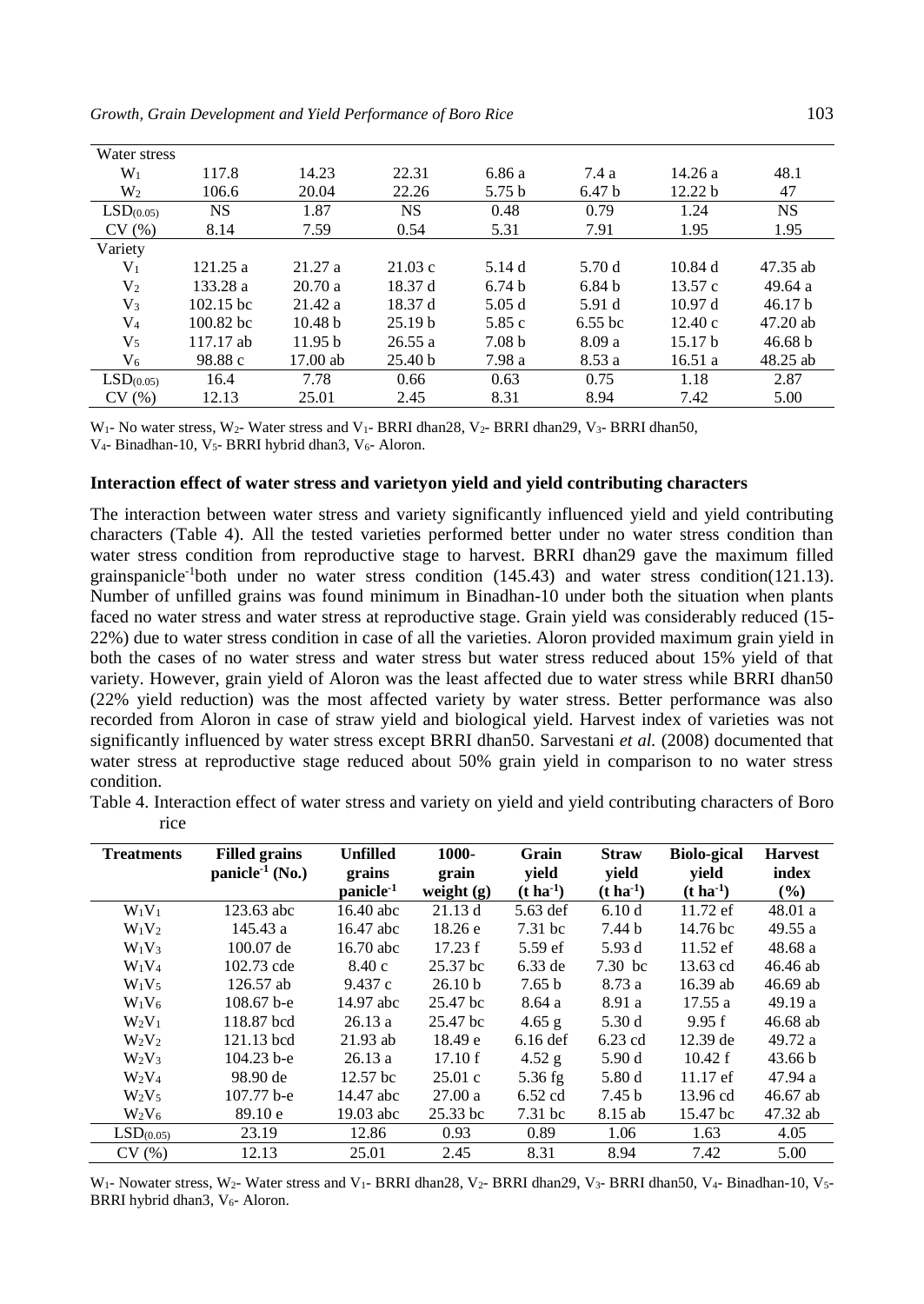#### **Effect of water stress on grain growth pattern**

Panicle weight was significantly influenced by water stress at 5, 10, 15, 20, 25 days after anthesis and at harvest (Figure 1). Panicle weight increased from 5 days after anthesis up to harvest for both no water stress and water stress condition. Panicle weight was reduced by about 7% at harvest due to water stress condition at reproductive stage. Fofana *et al.*(2010)found that effect of water stress on yield was most severe when drought occurred during panicle development. This might be associated with low dry matter production during the drought period as well as during the recovery period following the drought. When drought occurred during grain filling, the percentage of filled grain was decreased to 40% and individual grain mass decreased by 20% (Sarvestani *et al.,* 2008). Mannan *et al.* (2012) also found variation in grain development due to water deficit condition.





Fig.1. Effect of water stress on panicle weight at different days after anthesis **Effect of variety on grain growth pattern**

Varietal variances showed significant difference in anthesis development. Panicle weight was significantly influenced by different varieties at 15, 25 days after anthesis and at harvest but statistically similar at 5 and 10 days after anthesis (Figure 2). Panicle weight of all the tested varieties was increased throughout the grain development period with a little fluctuation. At harvest, maximum panicle weight was recorded in BRRI hybrid dhan3 (4.61 g) which was statistically similar with Aloron (4.42g). On the other hand, BRRI dhan50produced the minimum panicle weight at harvest (2.30 g).These findings corroborated with the findings of Murshida *et al.* (2017).

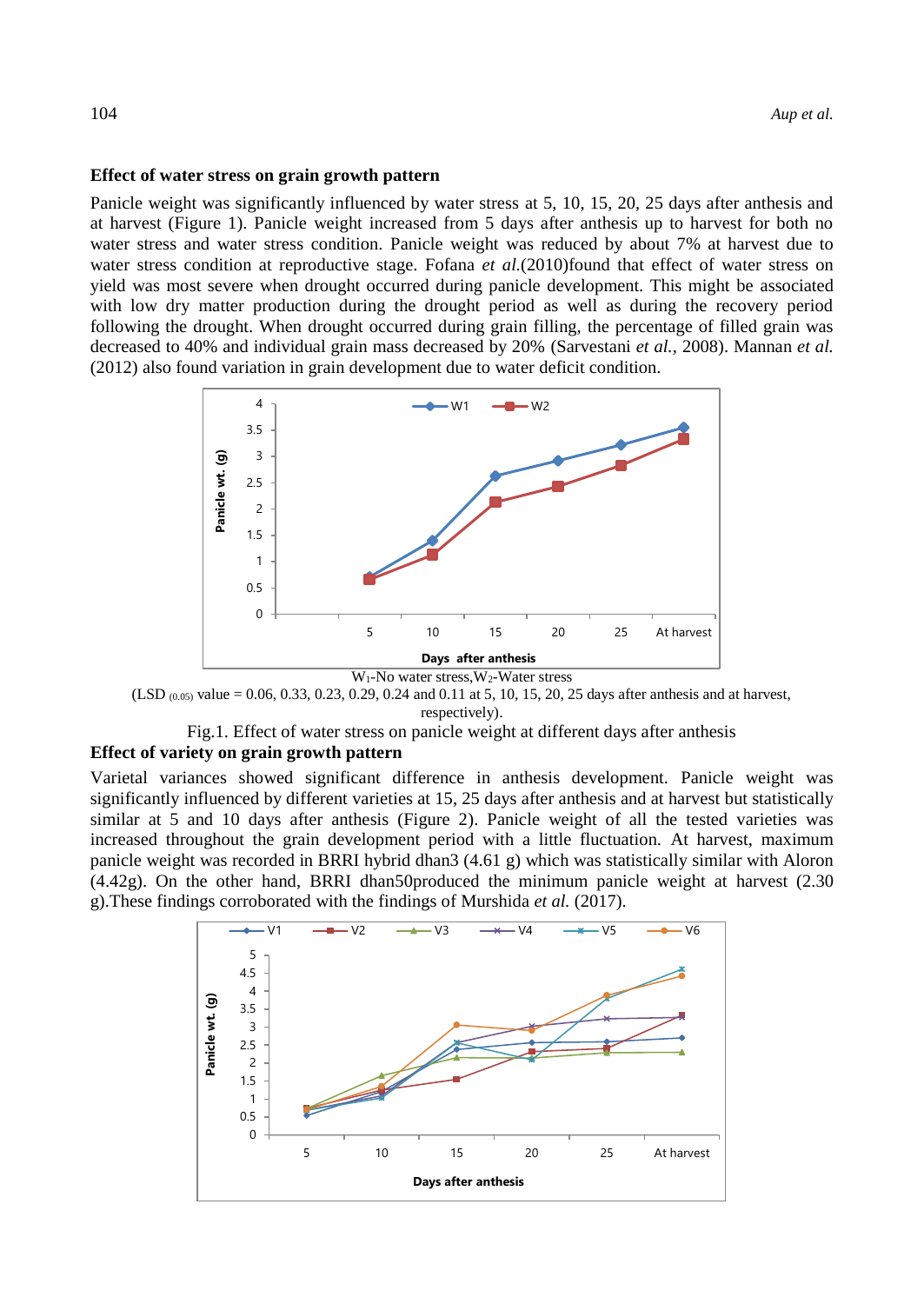V<sub>1</sub>- BRRI dhan28, V<sub>2</sub>- BRRI dhan29, V<sub>3</sub>- BRRI dhan50, V<sub>4</sub>- Binadhan-10, V<sub>5</sub>- BRRI hybriddhan3, V<sub>6</sub>- Aloron  $(LSD_{(0.05)} =$  NS, NS, 0.61, 0.56, 0.46 and 0.75 at 5, 10, 15, 20, 25 days after anthesis and at harvest, respectively). Fig. 2. Effect of variety on Panicle weight at different days after anthesis

#### **Interaction effect of water stress and varietyon grain growth pattern**

Panicle weight was significantly influenced by the interaction of water stress and variety at 15, 20, 25 days after anthesis and at harvest but statistically insignificantat 5 and 10 days after anthesis (Table 5).

| Treatments            | 5 Days    | 10 Davs   | 15 Days    | 20 Days    | 25 Days            | At harvest |
|-----------------------|-----------|-----------|------------|------------|--------------------|------------|
| $W_1V_1$              | 1.3       | 1.45      | $2.70$ a-d | $2.74a-e$  | $2.76$ cd          | 2.78d      |
| $W_1V_2$              | 0.80      | 1.33      | $1.73$ de  | $2.78$ a-e | $2.73$ cd          | 3.34 bcd   |
| $W_1V_3$              | 0.73      | 2.00      | $2.31$ a-e | $2.25$ def | $2.38$ cde         | 2.39d      |
| $W_1V_4$              | 0.72      | 1.04      | $3.04$ ab  | 3.40a      | $3.50$ ab          | $3.52$ a-d |
| $W_1V_5$              | 0.71      | 1.10      | $2.77$ abc | $3.29$ ab  | 4.01a              | 4.84 a     |
| $W_1V_6$              | 0.74      | 1.22      | 3.20a      | $3.08$ abc | 3.95a              | $4.46$ ab  |
| $W_2V_1$              | 0.52      | 0.97      | $2.05b-e$  | $2.40 c-f$ | $2.41$ cde         | 2.63d      |
| $W_2V_2$              | 0.68      | 1.17      | 1.36e      | 1.88f      | 2.08 <sub>e</sub>  | 3.32 bcd   |
| $W_2V_3$              | 0.73      | 1.30      | 1.98 cde   | $2.047$ ef | $2.19$ de          | $2.32$ bcd |
| $W_2V_4$              | 0.66      | 1.13      | $2.10b-e$  | $2.64 b-f$ | 2.96 <sub>bc</sub> | $3.03$ cd  |
| $W_2V_5$              | 0.67      | 0.96      | $2.35$ a-e | $2.89$ a-d | 3.56 ab            | $4.39$ abc |
| $W_2V_6$              | 0.66      | 1.47      | $2.91$ abc | $2.71$ a-e | 3.80a              | $4.38$ abc |
| LSD <sub>(0.05)</sub> | <b>NS</b> | <b>NS</b> | 1.00       | 0.79       | 0.65               | 1.41       |
| CV(%)                 | 16.49     | 28.80     | 14.05      | 17.34      | 12.54              | 13.67      |

Table 5. Interaction effect of water stress and variety on panicle weight at different days after anthesis

W<sub>1</sub>- No water stress, W<sub>2</sub>- Water stress and V<sub>1</sub>- BRRI dhan28, V<sub>2</sub>- BRRI dhan29, V<sub>3</sub>- BRRI dhan50, V<sub>4</sub>- Binadhan-10, V<sub>5</sub>-BRRI hybriddhan3, V<sub>6</sub>- Aloron.

Panicle weight of all the tested varieties was reduced due to water stress at reproductive stage. Grain development of BRRI dhan29 was least affected by water stress while the most affected variety was Binadhan-10. Panicle weight of Binadhan-10 at harvest was declined by 14% due to water stress. Sokoto and Muhammad(2014)reported that applied moisture stress during reproduction phase reduced yield with the magnitude of yield reduction being 25.8% (average of reproduction in booting, flowering and grain filling stage) compared to control. Fofana *et al*. (2010)alsoshowed that stress at booting and flowering stages had the similar effect on grain yield.

# **Conclusion**

Considering the above results, it may be concluded that water stress at reproductive stage significantly reduces the grain yield. Among the tested varieties, Aloron performed best under water stress condition. So, in the region, where the irrigation water is a matter of concern in case of cost and availability, the variety Aloron may be a better option to cultivate as it provides equal yield as mega variety BRRI dhan29 under no water stress condition.However, further experimentation will need to be executed in different agro-ecological zones with more varieties under water stress condition to reach a specific conclusion and recommendation.

# **References**

Anonymous. 1988. The Year Book of Production. FAO, Rome, Italy.

BBS (Bangladesh Bureau of Statistics). 2020. Statistical Yearbook of Bangladesh for 2020. Bureau of Statistics, Statistics and Informatics Division, Ministry of Planning, Government of the People's Republic of Bangladesh, Dhaka, Bangladesh.